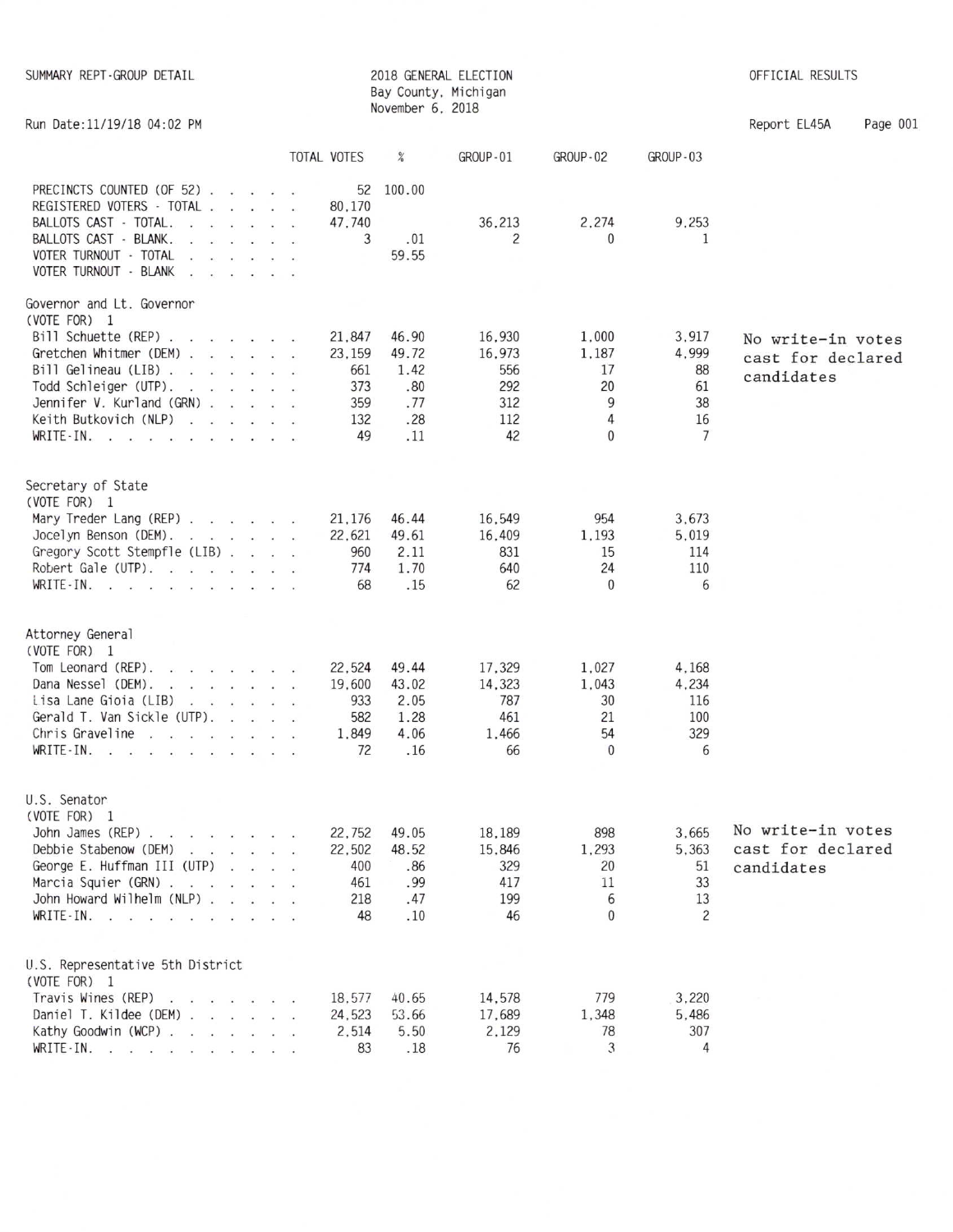| SUMMARY REPT-GROUP DETAIL                                         |              | November 6, 2018 | 2018 GENERAL ELECTION<br>Bay County, Michigan |              |              | OFFICIAL RESULTS |
|-------------------------------------------------------------------|--------------|------------------|-----------------------------------------------|--------------|--------------|------------------|
| Run Date: 11/19/18 04:02 PM                                       |              |                  |                                               |              |              | Report EL45A     |
|                                                                   | TOTAL VOTES  | %                | GROUP-01                                      | GROUP-02     | GROUP-03     |                  |
| State Senator 31st District                                       |              |                  |                                               |              |              |                  |
| (VOTE FOR) 1                                                      |              |                  |                                               |              |              |                  |
| Kevin Daley (REP).                                                | 22,702       | 49.60            | 17.638                                        | 1.044        | 4,020        |                  |
| Cynthia A. Luczak (DEM).                                          | 22,920       | 50.08            | 16.757                                        | 1.175        | 4,988        |                  |
| WRITE-IN. $\cdots$ $\cdots$ $\cdots$                              | 144          | .31              | 123                                           | 2            | 19           |                  |
| State Representative 96th District 96th District                  |              |                  |                                               |              |              |                  |
| (VOTE FOR) 1<br>Susan Kay Kowalski (REP)                          | 15.527       | 43.30            | 11.537                                        | 834          | 3,156        |                  |
| Brian K. Elder (DEM).                                             | 20,175       | 56.27            | 13,733                                        | 1,323        | 5.119        |                  |
| WRITE-IN. $\cdot \cdot \cdot \cdot \cdot \cdot \cdot \cdot \cdot$ | 155          | .43              | 123                                           | 3            | 29           |                  |
|                                                                   |              |                  |                                               |              |              |                  |
| State Representative 98th District 98th District<br>(VOTE FOR) 1  |              |                  |                                               |              |              |                  |
| Annette Glenn (REP)                                               | 5.062        | 55.38            | 4,782                                         | $\mathbf{0}$ | 280          |                  |
| Sarah Schulz (DEM)                                                | 4,052        | 44.33            | 3,820                                         | $\mathbf{0}$ | 232          |                  |
| $WRITE-IN.$ $\ldots$ $\ldots$ $\ldots$                            | 27           | .30              | 27                                            | $\Omega$     | $\mathbf{0}$ |                  |
| State Board of Education<br>(VOTE FOR) 2<br>Tami Carlone (REP)    | 17.984       | 23.02            | 13,858                                        | 803          | 3.323        |                  |
| Richard Zeile (REP)                                               | 16,296       | 20.86            | 12,357                                        | 783          | 3.156        |                  |
| Judith P. Pritchett (DEM)                                         | 18,291       | 23.41            | 12.871                                        | 1,041        | 4,379        |                  |
| Tiffany Tilley (DEM).                                             | 17.941       | 22.96            | 12,771                                        | 1,006        | 4,164        |                  |
| Scotty Boman (LIB)                                                | 1.633        | 2.09             | 1,383                                         | 35           | 215          |                  |
| John J. Tatar (LIB)                                               | 846          | 1.08             | 723                                           | 19           | 104          |                  |
| Karen Adams (UTP).                                                | 1,023        | 1.31             | 825                                           | 30           | 168          |                  |
| Douglas Levesque (UTP)                                            | 413          | .53              | 335                                           | 12           | 66           |                  |
| Sherry A. Wells (GRN)                                             | 560          | .72              | 491                                           | 15           | 54           |                  |
| Mary Anne Hering $(WCP)$ .                                        | 1,736        | 2.22             | 1,460                                         | 48           | 228          |                  |
| Logan R. Smith (WCP).                                             | 1,242        | 1.59             | 1,054                                         | 28           | 160          |                  |
| WRITE-IN.                                                         | 169          | .22              | 163                                           | 1            | 5            |                  |
| University of Michigan Regent                                     |              |                  |                                               |              |              |                  |
| (VOTE FOR) 2                                                      |              |                  |                                               |              |              |                  |
| Andrea Fischer Newman (REP)                                       | 17.916       | 23.77            | 13,801                                        | 795          | 3,320        |                  |
| Andrew Richner (REP).<br>the contract of the contract of          | 16.456       | 21.83            | 12.599                                        | 761<br>968   | 3.096        |                  |
| Jordan Acker (DEM)<br>.                                           | 17.811       | 23.63            | 12,617                                        | 975          | 4,226        |                  |
| Paul Brown (DEM).<br>James Lewis Hudler (LIB)                     | 17,068       | 22.64            | 11.977                                        |              | 4,116        |                  |
| and a state of the<br>John Jascob (LIB).                          | 975          | 1.29             | 822<br>843                                    | 26<br>31     | 127<br>139   |                  |
| Joe Sanger (UTP) $\cdot \cdot \cdot \cdot \cdot \cdot$            | 1,013<br>909 | 1.34<br>1.21     | 740                                           | 24           | 145          |                  |
| Crystal Van Sickle (UTP)                                          | 1.496        | 1.98             | 1.172                                         | 62           | 262          |                  |
| Kevin A. Graves (GRN)                                             | 880          | 1.17             | 740                                           | 19           | 121          |                  |
| Marge Katchmark Sallows (NLP).<br>$\sim$ $\sim$ $\sim$            | 647          | .86              | 521                                           | 34           | 92           |                  |
| WRITE-IN.<br>the contract of the contract of the co-              | 216          | .29              | 211                                           | $\mathbf{0}$ | 5            |                  |
|                                                                   |              |                  |                                               |              |              |                  |

Page 002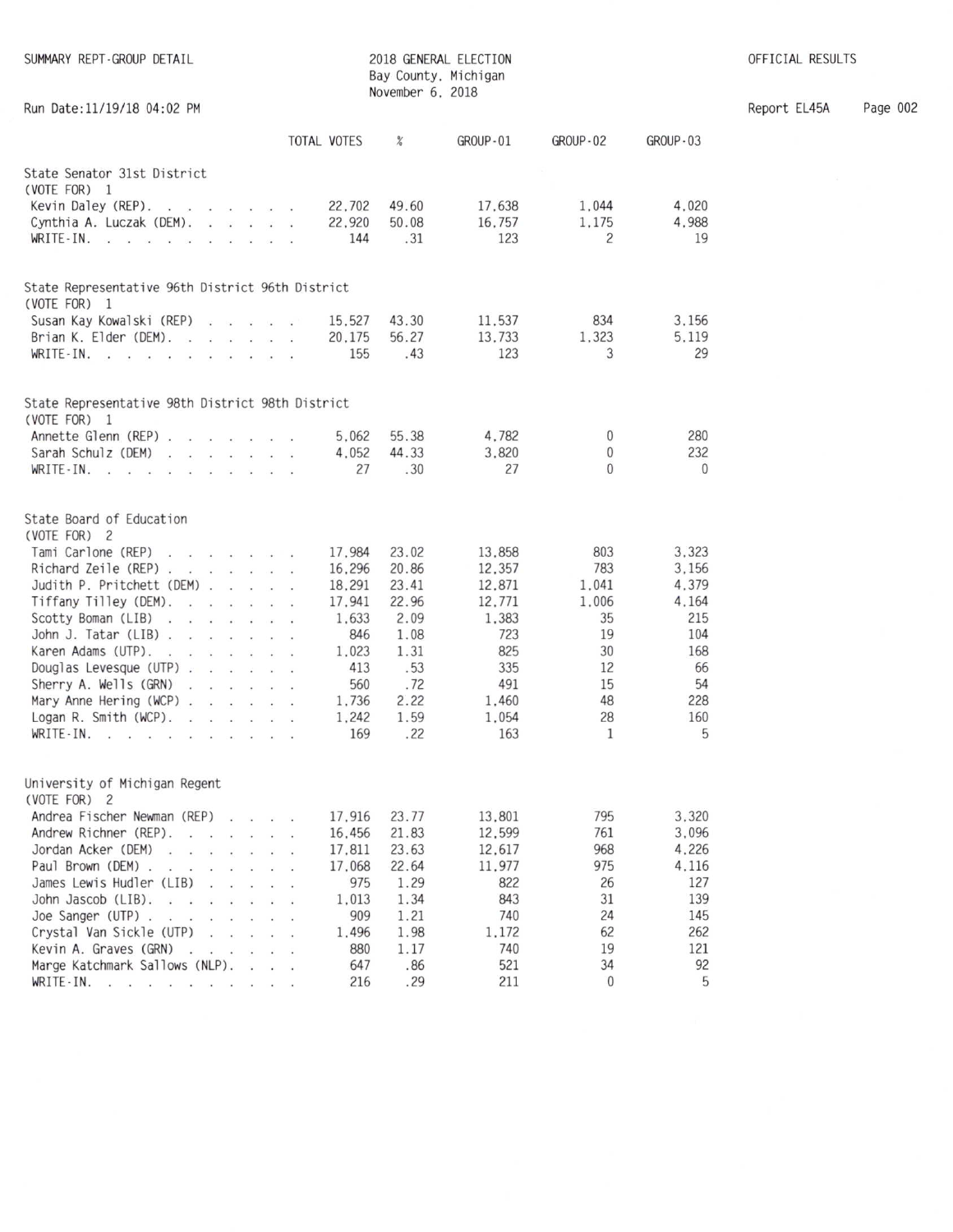| SUMMARY REPT-GROUP DETAIL                                     |             |        | November 6, 2018 | 2018 GENERAL ELECTION<br>Bay County, Michigan |                |              | OFFICIAL RESULTS   |          |  |
|---------------------------------------------------------------|-------------|--------|------------------|-----------------------------------------------|----------------|--------------|--------------------|----------|--|
| Run Date: 11/19/18 04:02 PM                                   |             |        |                  |                                               |                |              | Report EL45A       | Page 003 |  |
|                                                               | TOTAL VOTES |        | $\%$             | GROUP-01                                      | GROUP-02       | GROUP-03     |                    |          |  |
| Michigan State University Trustee<br>(VOTE FOR) 2             |             |        |                  |                                               |                |              |                    |          |  |
| Dave Dutch (REP) $\cdots$                                     |             | 16,527 | 22.17            | 12,665                                        | 741            | 3,121        | No votes cast for  |          |  |
| Mike Miller (REP).                                            |             | 17,243 | 23.13            | 13,187                                        | 794            | 3,262        | declared candidate |          |  |
| Brianna T. Scott (DEM)                                        |             | 18,614 | 24.97            | 13,220                                        | 1,020          | 4,374        | David Mott for MSU |          |  |
| Kelly Charron Tebay (DEM)                                     |             | 16,540 | 22.19            | 11,544                                        | 962            | 4.034        | Trustee write-in   |          |  |
| Bruce Campbell (LIB). $\ldots$                                |             | 1,295  | 1.74             | 1,108                                         | 39             | 148          |                    |          |  |
| Tim Orzechowski (LIB)                                         |             | 942    | 1.26             | 774                                           | 24             | 144          |                    |          |  |
| Janet M. Sanger (UTP)                                         |             | 1,234  | 1.66             | 991                                           | 36             | 207          |                    |          |  |
| John Paul Sanger (UTP)                                        |             | 717    | .96              | 591                                           | 25             | 101          |                    |          |  |
| Aaron Mariasy (GRN)                                           |             | 577    | .77              | 505                                           | 9              | 63           |                    |          |  |
| Bridgette R. Abraham-Guzman (NLP)                             |             | 641    | .86              | 530                                           | 22             | 89           |                    |          |  |
| WRITE-IN.                                                     |             | 217    | .29              | 213                                           | $\mathbf{0}$   | 4            |                    |          |  |
| Wayne State University Governor<br>(VOTE FOR) 2               |             |        |                  |                                               |                |              |                    |          |  |
| Diane Dunaskiss (REP)                                         |             | 17.461 | 23.90            | 13,380                                        | 786            | 3,295        |                    |          |  |
| David Nicholson (REP)                                         |             | 16,352 | 22.38            | 12,473                                        | 753            | 3,126        |                    |          |  |
| Bryan C. Barnhill (DEM). $\ldots$                             |             | 17,902 | 24.51            | 12,636                                        | 993            | 4,273        |                    |          |  |
| Anil Kumar (DEM)                                              |             | 15,753 | 21.56            | 11,060                                        | 902            | 3,791        |                    |          |  |
| Jon Elgas (LIB) $\ldots$ $\ldots$ $\ldots$                    |             | 1,270  | 1.74             | 1,085                                         | 32             | 153          |                    |          |  |
| John T. Hargenrader (LIB)                                     |             | 944    | 1.29             | 796                                           | 22             | 126          |                    |          |  |
| Christine C. Schwartz (UTP)                                   |             | 2,083  | 2.85             | 1,653                                         | 74             | 356          |                    |          |  |
| Marc Joseph Sosnowski (UTP)                                   |             | 1,037  | 1.42             | 810                                           | 29             | 198          |                    |          |  |
| WRITE-IN.                                                     |             | 252    | .34              | 245                                           | $\overline{c}$ | 5            |                    |          |  |
| County Road Commissioner                                      |             |        |                  |                                               |                |              |                    |          |  |
| (VOTE FOR) 1                                                  |             |        |                  |                                               |                |              |                    |          |  |
| Bill Schumacher (REP)                                         |             | 22,833 | 50.70            | 17,817                                        | 1,007          | 4,009        |                    |          |  |
| Jacob Hilliker (DEM).<br>the contract of the con-             |             | 22,079 | 49.03            | 16.157                                        | 1.147          | 4,775        |                    |          |  |
| WRITE-IN.                                                     |             | 123    | .27              | 95                                            | 7              | 21           |                    |          |  |
|                                                               |             |        |                  |                                               |                |              |                    |          |  |
| County Commissioner 1st District 1st District<br>(VOTE FOR) 1 |             |        |                  |                                               |                |              |                    |          |  |
| Kevin E. Burke (REP).                                         |             | 3,327  | 49.69            | 3.241                                         | 0              | 86           |                    |          |  |
| Michael Duranczyk (DEM).                                      |             | 3,331  | 49.75            | 3,246                                         | 0              | 85           |                    |          |  |
| WRITE-IN.                                                     |             | 37     | .55              | 37                                            | $\mathbf{0}$   | $\mathbf{0}$ |                    |          |  |
| County Commissioner 2nd District 2nd District                 |             |        |                  |                                               |                |              |                    |          |  |
| (VOTE FOR) 1                                                  |             |        |                  |                                               |                |              |                    |          |  |
| Ernie Krygier (DEM) $\ldots$ $\ldots$ $\ldots$                |             | 5.186  | 96.09            | 3,481                                         | 589            | 1,116        |                    |          |  |
| WRITE - IN.                                                   |             | 211    | 3.91             | 176                                           | 15             | 20           |                    |          |  |
| County Commissioner 3rd District 3rd District                 |             |        |                  |                                               |                |              |                    |          |  |
| (VOTE FOR) 1                                                  |             |        |                  |                                               |                |              |                    |          |  |
| Vaughn J. Begick (REP)                                        |             | 6.003  | 96.76            | 4,295                                         | 0              | 1,708        |                    |          |  |
| WRITE-IN. $\cdots$ $\cdots$ $\cdots$                          |             | 201    | 3.24             | 173                                           | 0              | 28           |                    |          |  |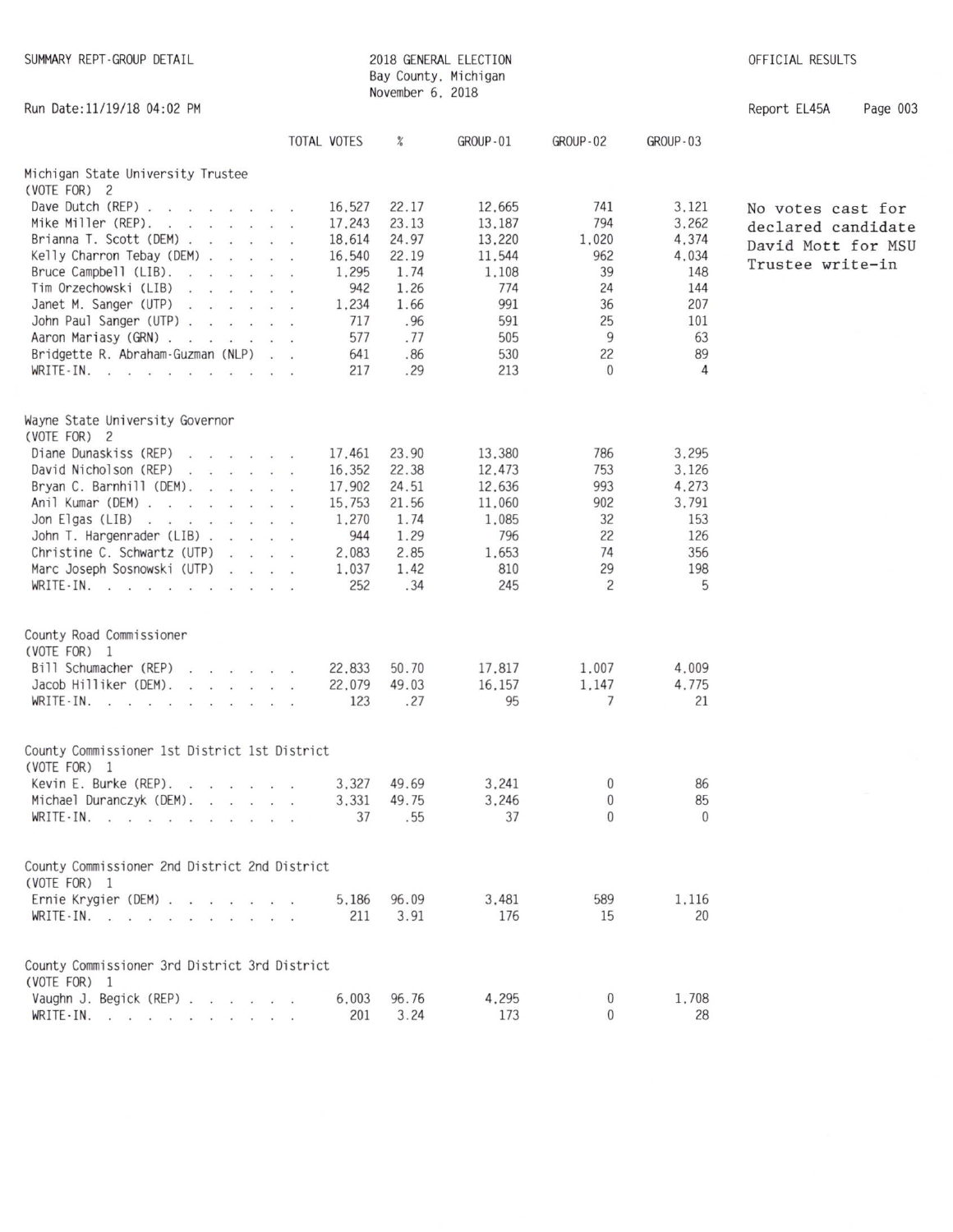| SUMMARY REPT-GROUP DETAIL                                                                 |                      |                       |                       |                               |                             |  |
|-------------------------------------------------------------------------------------------|----------------------|-----------------------|-----------------------|-------------------------------|-----------------------------|--|
| Run Date: 11/19/18 04:02 PM                                                               |                      |                       |                       |                               |                             |  |
|                                                                                           | TOTAL VOTES          | %                     | GROUP-01              | GROUP-02                      | GROUP-03                    |  |
| County Commissioner 4th District 4th District<br>(VOTE FOR) 1                             |                      |                       |                       |                               |                             |  |
| Kim J. Coonan (DEM)<br>WRITE-IN.                                                          | 4.645<br>224         | 95.40<br>4.60         | 3,413<br>200          | $\overline{0}$<br>$\Omega$    | 1,232<br>24                 |  |
| County Commissioner 5th District 5th District<br>$(VOTE FOR)$ 1                           |                      |                       |                       |                               |                             |  |
| Joe Johnson (REP). $\cdot \cdot \cdot \cdot \cdot$<br>Thomas M. Herek (DEM)<br>WRITE-IN.  | 2.627<br>3.717<br>33 | 41.19<br>58.29<br>.52 | 1,972<br>2.493<br>28  | $\mathbf{0}$<br>0<br>$\Omega$ | 655<br>1,224<br>5           |  |
| County Commissioner 6th District 6th District<br>(VOTE FOR) 1                             |                      |                       |                       |                               |                             |  |
| Tom Ryder (DEM)<br>$WRITE-IN.$ $\ldots$ $\ldots$ $\ldots$ $\ldots$                        | 3,960<br>185         | 95.54<br>4.46         | 2,988<br>166          | 0<br>$\Omega$                 | 972<br>19                   |  |
| County Commissioner 7th District 7th District<br>(VOTE FOR) 1                             |                      |                       |                       |                               |                             |  |
| Michael E. Lutz (DEM)<br>WRITE-IN.                                                        | 4.763<br>170         | 96.55<br>3.45         | 3.326<br>147          | 1.066<br>19                   | 371<br>4                    |  |
| Bangor Township Trustee PT Bangor Township<br>(VOTE FOR) 1                                |                      | term ending $11/2020$ |                       |                               |                             |  |
| Ed LaPlant Jr. (DEM). $\cdot \cdot \cdot \cdot$<br>WRITE-IN.                              | 4.946<br>204         | 96.04<br>3.96         | 3.279<br>177          | 553<br>12                     | 1.114<br>15                 |  |
| Gibson Township Supervisor PT Gibson Township<br>(VOTE FOR) 1                             |                      |                       | term ending $11/2020$ |                               |                             |  |
| Diane Pieniozek (REP)                                                                     | 191                  | 44.11                 | 191                   | $\mathbf{0}$                  | 0                           |  |
| Laura Chapman Reynolds (DEM)<br>WRITE-IN.<br>the company of the company of the company of | 240<br>2             | 55.43<br>.46          | 240<br>$\overline{2}$ | 0<br>$\mathbf 0$              | $\mathbf{0}$<br>$\mathbf 0$ |  |
| Gibson Township Clerk PT Gibson Township<br>(VOTE FOR) 1                                  |                      | term ending $11/2020$ |                       |                               |                             |  |
| Christine Cousineau (DEM)                                                                 | 219                  | 53.16                 | 219                   | $\mathbf{0}$                  | $\bf{0}$                    |  |
| Kathleen Arquette.<br>WRITE-IN.                                                           | 188<br>5             | 45.63<br>1.21         | 188<br>5              | $\mathbf{0}$<br>$\Omega$      | 0<br>$\theta$               |  |
|                                                                                           |                      |                       |                       |                               |                             |  |
| Hampton Township Supervisor PT Hampton Township<br>(VOTE FOR) 1                           |                      |                       | term ending $11/2020$ |                               |                             |  |
| Terri Close (DEM).<br>WRITE-IN. $\cdots$ $\cdots$                                         | 3,057<br>113         | 96.44<br>3.56         | 1.953<br>91           | 1.104<br>22                   | $\mathbf{0}$<br>$\theta$    |  |
| Hampton Township Trustee PT Hampton Township<br>(VOTE FOR) 1                              |                      |                       | term ending $11/2020$ |                               |                             |  |
| Steve Wisniewski (DEM)<br>WRITE-IN.                                                       | 2,945<br>98          | 96.78<br>3.22         | 1,905<br>80           | 1,040<br>18                   | 0<br>$\mathbf{0}$           |  |

OFFICIAL RESULTS

Report EL45A Page 004